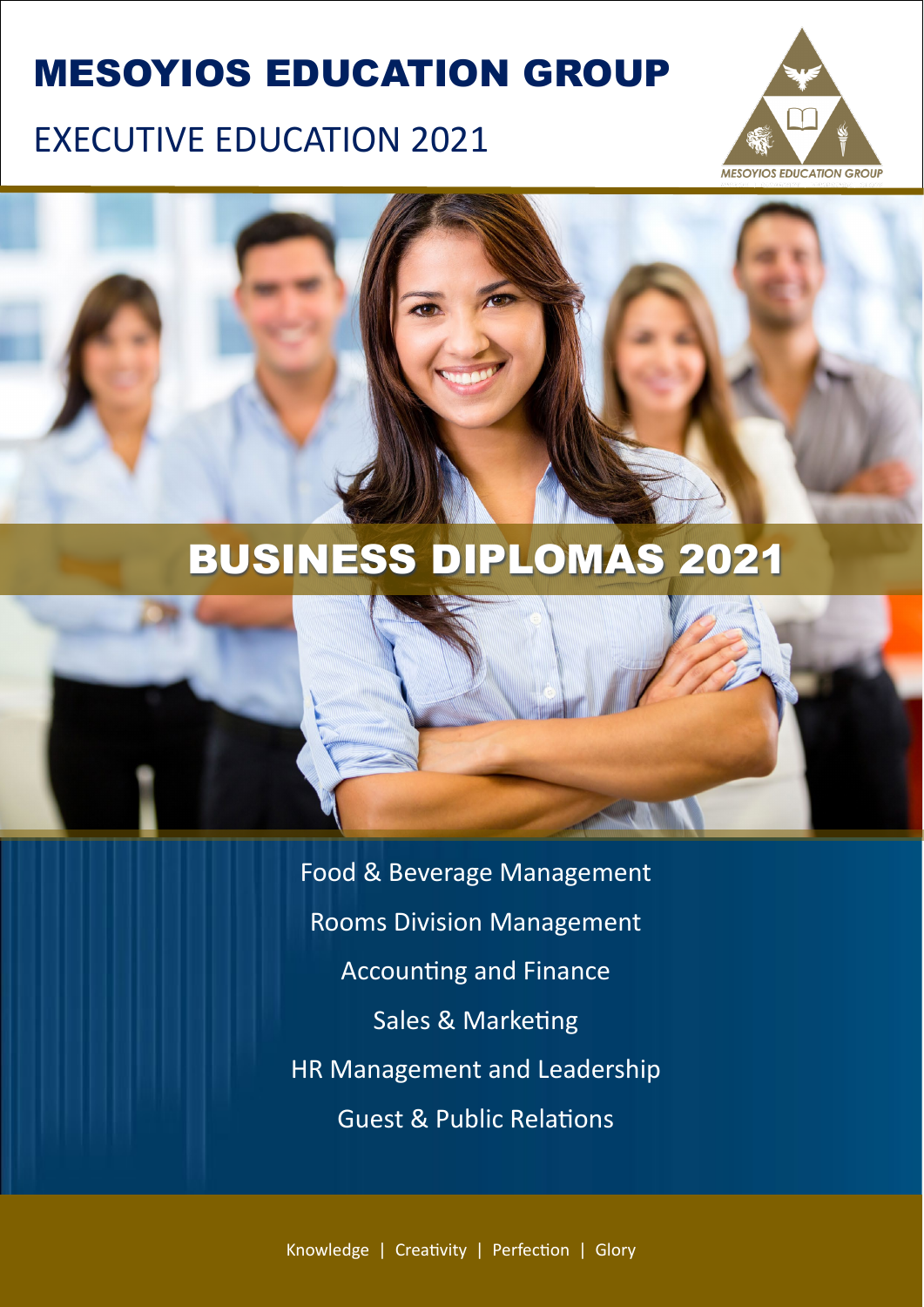# **INTRODUCTION TO EXECUTIVE EDUCATION 2021**

Since its foundation, Mesoyios Education Group (MEG) has been offering some of the most exciting education opportunities in the hospitality industry. The Mesoyios Executive Education (MEE) Office now offers these opportunities to working professionals in the hospitality industry and related fields.

The highly educated faculty as well as first-class training and educational methods and technology used in the program, make sure that participants will always meet their goals and expectations.

MEE staff members are happy to address any questions that you may have. Please remember that it might be best to ask some questions well in advance. Email specific questions to [info@mesoyios.ac.cy](mailto:info@mesoyios.ac.cy) and we will reply as soon as possible

## **EXECUTIVE EDUCATION (EE) COURSES COVER ALMOST EVERY MANAGEMENT FIELD**

As a participant in the MEE2021, you may choose from 24 intensive courses. You may take a single one-week course or select a combination of 4 courses that lead to a business diploma and stay from one to four weeks: the choice is yours.

For your ease of reference, the descriptions in the courses brochure are grouped into six "real world" fields of study:

- Food & Beverage Management
- Rooms Division Management
- Accounting and Finance
- Sales & Marketing
- HR Management and Leadership
- **Guest & Public Relations**

# **PROGRAM ELIGIBILITY**

Whether you are a young fast-tracking young Supervisor, a career-minded professional or a veteran manager, MEE will put you "ahead of the curve" in today's multifaceted highly demanding economy.

While many cultures enrich the MEE program, English is the only language of instruction. To participate in and benefit from the courses, par�cipants must have at least two years of working experience in hospitality industry or in related job field, as well as well-developed communication and quick-learning skills. If you fear that your English skills might not allow you to fully participate in classes, we recommend that you enroll in our one-week remedial English language course.

## **THE MEE OFFERS THE MOST ADVANCED TRAINING METHODS**

MEE faculty members do not simply talk about their extensive knowledge and experience; each course is highly interactive and designed to the highest standards. We recognize the importance of both theory and prac�ce and make heavy use of case studies. We remember that our students remember 20% of what they see, 30% of what they hear, 50% of what they both see and hear and over 80% of what they fully participate in. Numerous presentations, videos, case studies, workshops and project assignments make sure that our students remain invested in our classes and make the most of their time at Mesoyios Education Group.

### **MEE USES THE MOST ADVANCED TRAINING AIDS AND FACILITIES**

MEE's participants will experience the last word in the hospitality industry training techniques and some of the best facilities in the market:

- Latest PCs hardware and software entitled and the state of the DVD and Blue-ray Systems
- LCD and HD Video Projectors Slide Projectors
- 
- 
- 
- 
- 
- HD Videos Sound Systems
- Overhead Projectors Professional equipment and tools
- Hospitality Simula�on Laboratories Fresh and Modern Auditoriums & Amphitheaters

MEE's aim is to exceed every participant's expectations.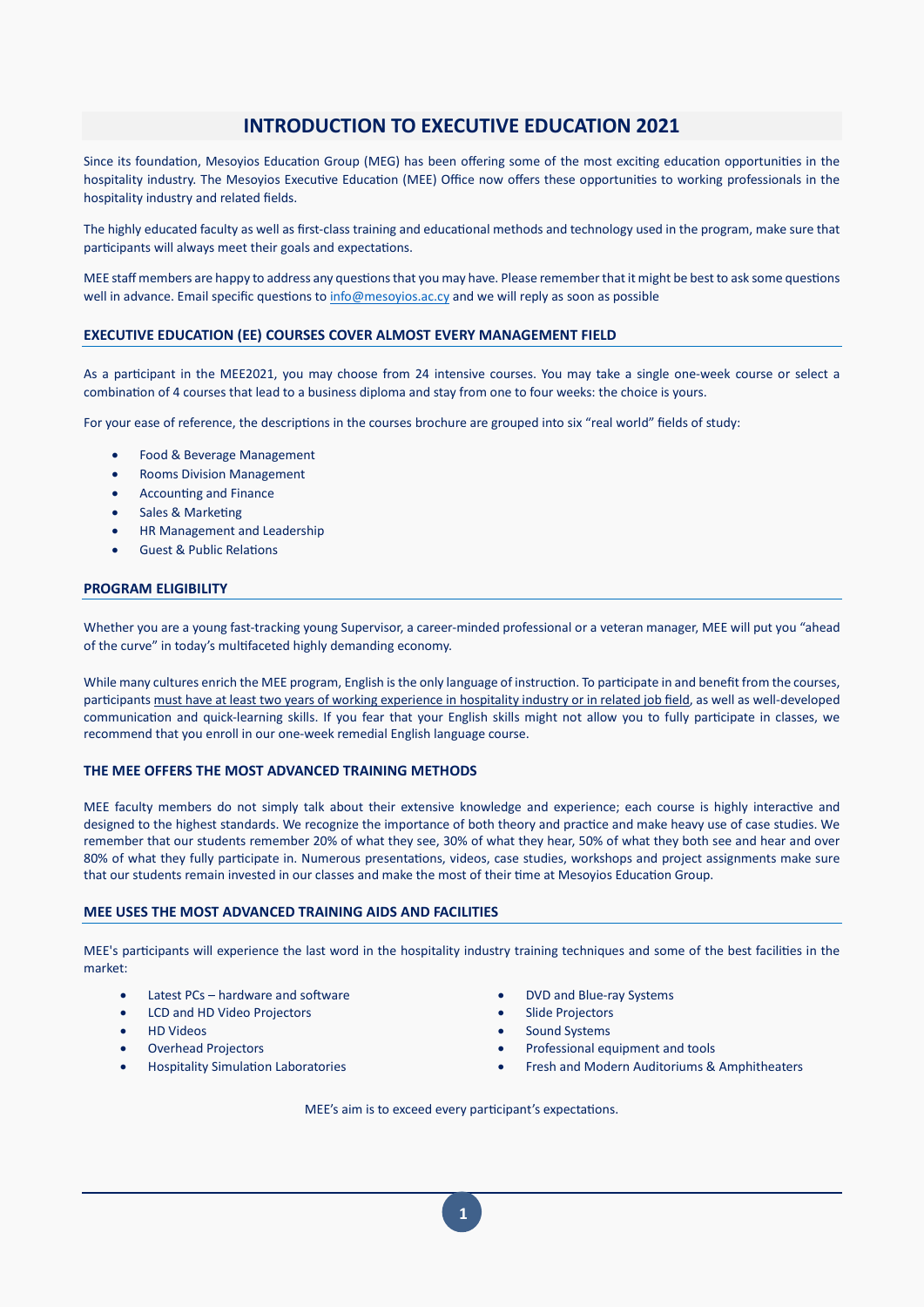## **MEE PROVIDES A PATH TO CERTIFICATION**

An increasing number of participants choose to obtain a diploma in one (or more) of six career specialties. To obtain this diploma, you must successfully complete a sequence of courses that, for the most part, require four weeks each. This sequence of courses can be completed in a single MEE program or through a choice of courses from consecutive MEE programs.

## **GETTING TO LIMASSOL AND THE MESOYIOS EDUCATION GROUP**

Limassol is located on the south part of the Republic of Cyprus (Greek-speaking part). It is one of the best 100 tourist destinations in the world for high-class tourism, with many luxurious hotels by the crystal-clear waters of the eastern Mediterranean Sea. This cosmopolitan city is about one hour driving from Nicosia, the capital city of Cyprus, forty minutes from Larnaca International Airport, forty minutes from Pafos and 30 minutes from Pafos International Airport.

Many International Airlines offer direct or connecting flights to Larnaca or/and Pafos airports. When you let us know your arrival schedule, we will endeavor to meet your flight.

The MEE taxi and executive bus (for organized groups) services provide transportation to Limassol and will pick you up at the airport and deliver you right to Mesoyios Campus and the accommodation premises.

## **LIVING IN LIMASSOL**

Most participants in the MEE are housed in Pefkos Hotel (3-star hotel), which is very closed to Mesoyios Campus, where participants have a once-in-a-lifetime opportunity to live, socialize and exchange ideas with their counterparts from all over the world. The social aspect of the MEE learning experience results in lifelong friendships and associations.

Nearby Pefkos Hotel and Mesoyios Campus, participants can reach:

- All type of restaurants, café and snack bars
- The astonishing Limassol Molos Park
- Cultural sight-seeing venues
- Volleyball Fields
- Tennis Fields
- Bowling Fields
- Disco Clubs
- Cinemas
- All types of night entertainment
- Swimming pools
- **Golf Courses**
- **Diving Service**

#### **HOUSING**

Participants may choose from several housing alternatives:

Pefkos Hotel: Each room is a climate controlled single / double and triple sharing bedroom unit. In addition, each unit has a furnished living room, shared bathroom, telephone, mini refrigerator and kettle. Laundry facilities are provided.

Limassol area lodging: For information on other lodging facilities please contact MEE accommodation office at +357 25246401 or your travel agent.

#### **MEALS**

There are dining facilities in Pefkos Hotel and MEE participants can enjoy breakfast, lunch and dinner meals. In addition, Limassol is famous for a wide variety of cafes, snack bars and restaurants, providing a wide range of meal choices.

#### **WEKENDS**

Most MEE participants come to Limassol for two up to four weeks. They often use weekends and free time between courses to explore the island. The MEE Activities Coordinator organizes group visits to places of interest and can provide participants with rental car information, bus schedules, safari excursions, trip suggestions, and pamphlets about some of the most popular attractions in Limassol, as well as all over Cyprus. The Kourion Ancient City, numerous museums and archeological wonders, picturesque villages and Troodos Mountains have all been very popular weekend destinations.

# **MEDICAL FACILITIES**

MEE is served by Polyclinic Private Hospital, which is located two-minute drive from Mesoyios Campus and five minutes from Pefkos Hotel, available to you for emergency medical care.

(Medical services are not included. We recommend that you get private medical insurance before coming to Cyprus)

**2**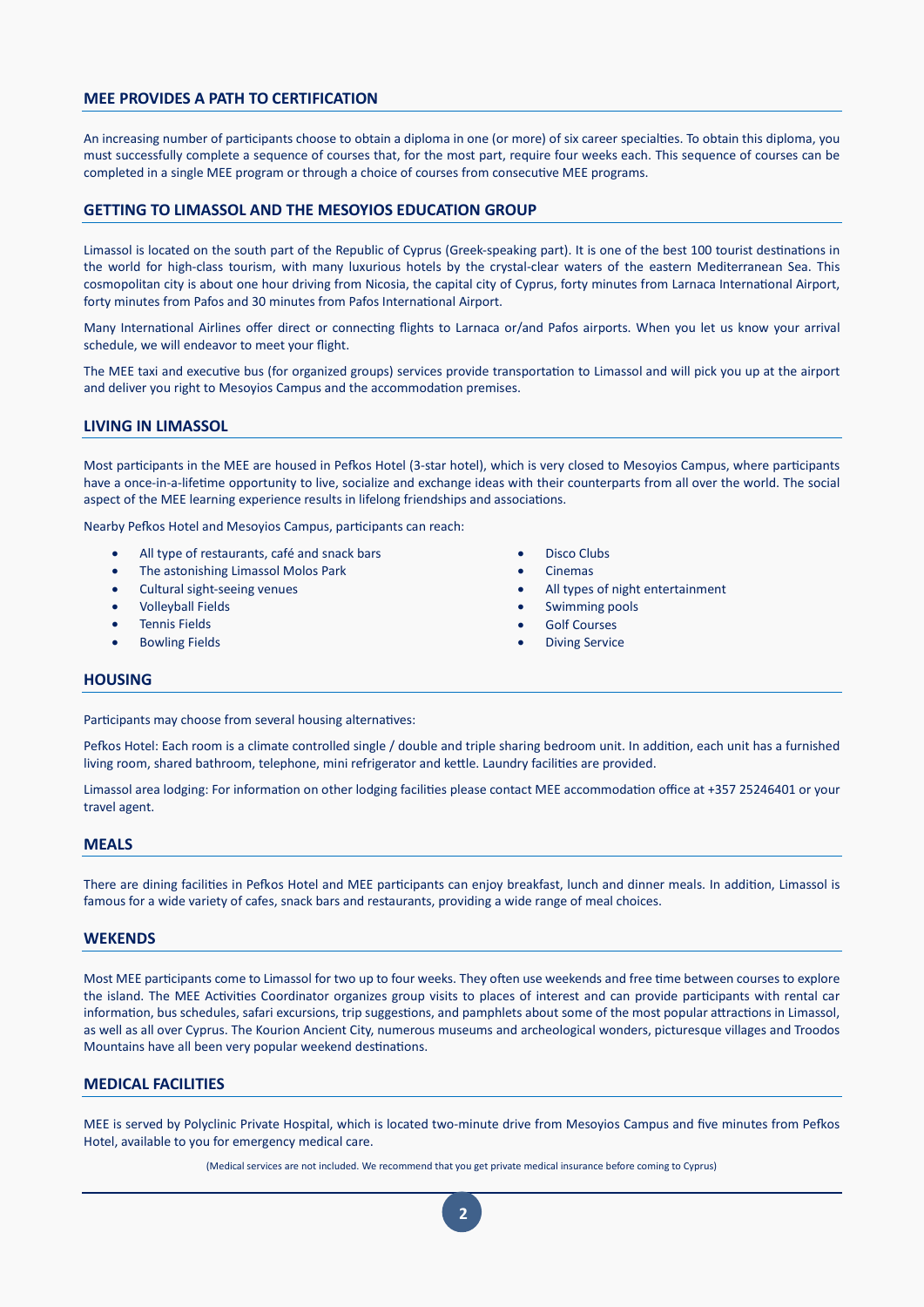Your request for this brochure indicates that you have a sincere interest in the future for yourself and your organization. Whether that interest is to sharpen your skills in your chosen career field, to cross-train for another career opportunity, or to advance the knowledge and skills of your supervisors and managers, we want to be your educational partner. We proudly invite you to take advantage of the career opportunities available in the MEE 2021 at Mesoyios Education Group, Limassol, Cyprus.

## **APPLICATION FEES**

We recommend that you complete and email your application t[o info@mesoyios.ac.cy](mailto:info@mesoyios.ac.cy) at your earliest convenience. Your application will be processed immediately upon its receipt provided that it is complete in every detail and is accompanied by your resume or current job description.

Your application will be examined in considerable detail and your will be assigned the course level consistent with your wishes, your experience, and your education.

Course enrolment will be on a first-come-first-served basis. We will make any effort to honor your first choice of the courses for which you are eligible. You will be no�fied immediately if we do not agree with the level you have indicated or if we are unable to place you in either your first or second choice. In the unusual event of a course cancellation, all persons enrolled in that course will be advised of other courses available at the same time.

All course selections should be finalized before your arrival; thereafter, staff members will discuss course changes at any time for good and sufficient reason. However, course changes in any given week are unusually not permitted after the first day of instruction.

Please refer to the application form for course titles and a listing of costs associated with the MEE. Included in the course cost are instruction material such as textbooks and notes, uniforms according to the course, and transportation for courses including one education trip each week. There may be additional charges for field trips, restaurant meals, and courses in which enrolment is limited.

### **DISCOUNT SCHEDULE**

Discounts are offered to individuals and organizations when their combined enrolment is for two or more weeks. The discount is based on the total number of weeks attended, whether by an individual or cumulatively by an organization. The amount of the discount will be applied to the last week of enrolment.

As an example, if your firm sends one employee for three weeks, a second employee for three weeks and a third employee for three weeks, the discount for nine weeks of participation would be applied to the course fees of the last week.

To take advantage of the discounts, your application and payment in full must be received at least fifteen days prior to the start of your first class.

# **METHOD OF PAYMENT**

You may pay by swift transfer or Paysend or Revolut in euro to Mesoyios Education Group's Bank Account, which will be given to you upon registration. Full payment is due prior to the start of your first class.

| <b>DISCOUNT SCHEDULE</b>           |                      |  |  |  |
|------------------------------------|----------------------|--|--|--|
| <b>Number of</b><br><b>Courses</b> | <b>Discount</b><br>% |  |  |  |
| $\overline{2}$                     | 10                   |  |  |  |
| 3                                  | 15                   |  |  |  |
| 4                                  | 20                   |  |  |  |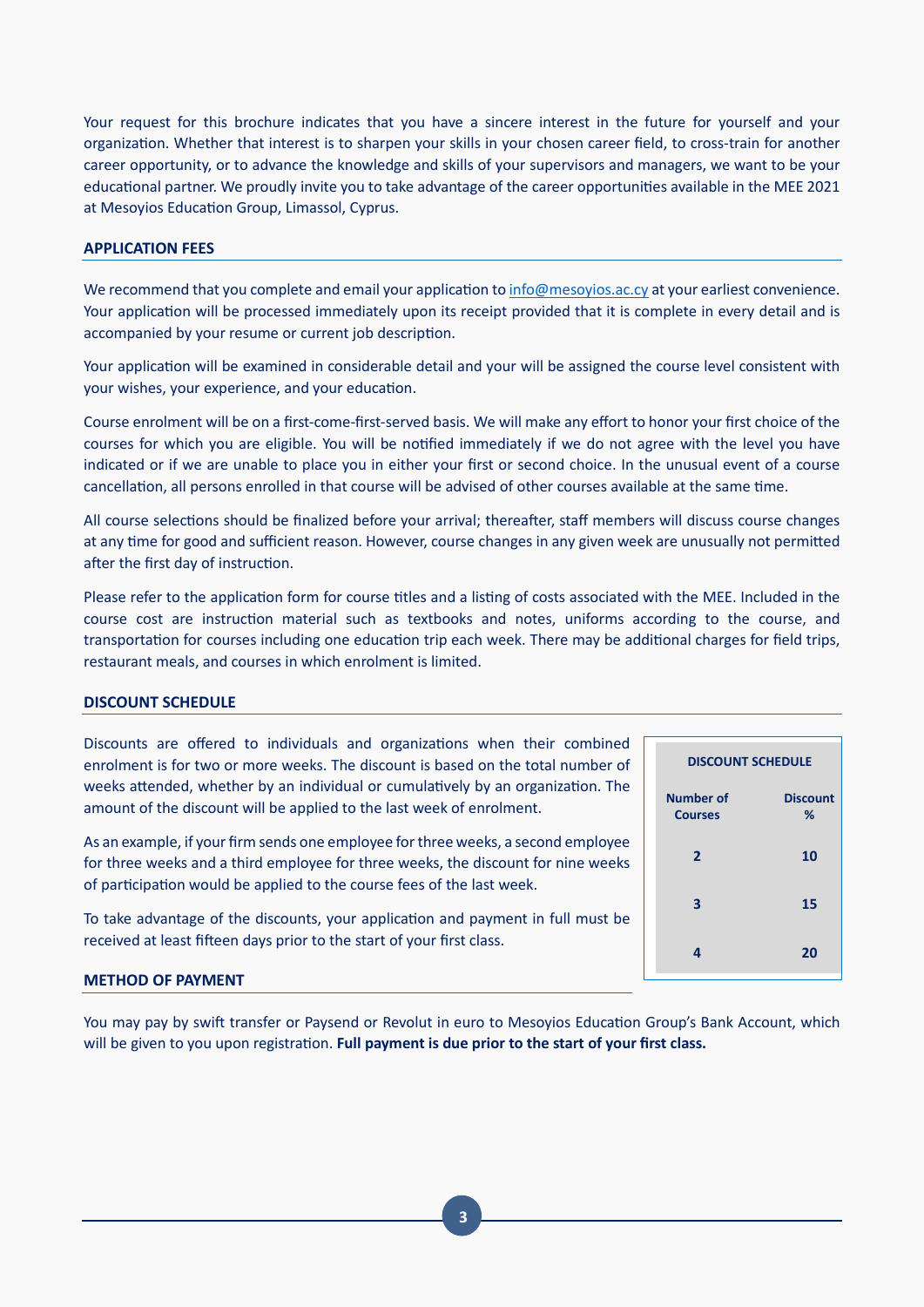# APPLICATION FORM

# **Biographical Information**

|                                              | Enter your name exactly as you want it to appear on your Certificate(s) of Completion.                                                                                                                                        |  |                    |                       |                                                                                                                                                                                                                                      |
|----------------------------------------------|-------------------------------------------------------------------------------------------------------------------------------------------------------------------------------------------------------------------------------|--|--------------------|-----------------------|--------------------------------------------------------------------------------------------------------------------------------------------------------------------------------------------------------------------------------------|
| $\square$ Ms.                                | $\Box$ Mr. $\_\_\_\_\_\_\_\_\_\_\_\_\_\_$                                                                                                                                                                                     |  |                    |                       |                                                                                                                                                                                                                                      |
|                                              | <b>First Name</b>                                                                                                                                                                                                             |  | <b>Middle Name</b> |                       | <b>Family Name</b>                                                                                                                                                                                                                   |
|                                              | What name would you like to appear on your nametag? The manufacturer of the control of the control of the control of the control of the control of the control of the control of the control of the control of the control of |  |                    |                       |                                                                                                                                                                                                                                      |
| <b>No</b>                                    |                                                                                                                                                                                                                               |  |                    |                       |                                                                                                                                                                                                                                      |
|                                              |                                                                                                                                                                                                                               |  |                    |                       |                                                                                                                                                                                                                                      |
|                                              |                                                                                                                                                                                                                               |  |                    |                       |                                                                                                                                                                                                                                      |
|                                              |                                                                                                                                                                                                                               |  |                    |                       |                                                                                                                                                                                                                                      |
|                                              |                                                                                                                                                                                                                               |  |                    |                       |                                                                                                                                                                                                                                      |
|                                              | <b>Business Diploma</b>                                                                                                                                                                                                       |  |                    |                       |                                                                                                                                                                                                                                      |
|                                              |                                                                                                                                                                                                                               |  |                    |                       | I want to earn the business diploma in <b>container the contact of the contact of the contact of the contact of the contact of the contact of the contact of the contact of the contact of the contact of the contact of the con</b> |
|                                              | <b>Housing Options</b>                                                                                                                                                                                                        |  |                    |                       |                                                                                                                                                                                                                                      |
|                                              | Additional cost for participants (per person per night):                                                                                                                                                                      |  |                    |                       |                                                                                                                                                                                                                                      |
|                                              | $\Box$ Pefkos Hotel (three sharing apartment on Half Board)                                                                                                                                                                   |  | €42.00             | (including all taxes) |                                                                                                                                                                                                                                      |
|                                              | $\Box$ Pefkos Hotel (two sharing apartments on Half Board)                                                                                                                                                                    |  | €44.00             | (including all taxes) |                                                                                                                                                                                                                                      |
|                                              | $\Box$ Pefkos Hotel (single apartments on Half Board)                                                                                                                                                                         |  | €69.00             | (including all taxes) |                                                                                                                                                                                                                                      |
|                                              | $\Box$ I will make my own housing arrangements, at my own expense.                                                                                                                                                            |  |                    |                       |                                                                                                                                                                                                                                      |
| I would like to share my accommodation with: |                                                                                                                                                                                                                               |  |                    |                       |                                                                                                                                                                                                                                      |
|                                              |                                                                                                                                                                                                                               |  |                    | <b>Name</b>           | <b>Family Name</b>                                                                                                                                                                                                                   |
|                                              | <b>Arrival and Departure Information</b>                                                                                                                                                                                      |  |                    |                       |                                                                                                                                                                                                                                      |

IMPORTANT: The usual arrival time for MEE participants at Pefkos Hotel is on Sunday afternoon, the day before classes commence. Flight departure time should be no earlier than 16:00 hrs on Friday (your last day of class) and no later than Saturday at 13:00 hrs. Should a participant wish to extent his/her accommodation beyond Saturday, special arrangements should be made with the hotel and it will be subject to availability.

In order to arrange for your transportation from/to the airport in Cyprus, you should provide Mesoyios Education Group the following flight information as soon as you get them (at least three days before your arrival/departure dates):

|                                                                                       |    | <b>DATE</b> | <b>TIME</b> |  |  | <b>AIRPORT</b> |                                                                                                               |
|---------------------------------------------------------------------------------------|----|-------------|-------------|--|--|----------------|---------------------------------------------------------------------------------------------------------------|
|                                                                                       |    | dd mm yy    |             |  |  |                | $\lceil \text{expect to arrive:}$ date $\lceil \text{det} \rceil$ dime : city Larnaca $\Box$ Pafos $\Box$ via |
|                                                                                       | dd | mm vv       |             |  |  |                | l expect to depart: date $\_\_\_\_\_\_\_\$ time $\_\_\_\_\$ : $\_\_$ city Larnaca $\Box$ Pafos $\Box$ via     |
| Please specify special needs or transportation requirements while you are in Limassol |    |             |             |  |  |                |                                                                                                               |

\_\_\_\_\_\_\_\_\_\_\_\_\_\_\_\_\_\_\_\_\_\_\_\_\_\_\_\_\_\_\_\_\_\_\_\_\_\_\_\_\_\_\_\_\_\_\_\_\_\_\_\_\_\_\_\_\_\_\_\_\_\_\_\_\_\_\_\_\_\_\_\_\_\_\_\_\_\_\_\_\_\_\_\_\_\_\_\_\_\_\_\_\_\_\_\_\_\_\_\_\_\_\_\_\_\_\_\_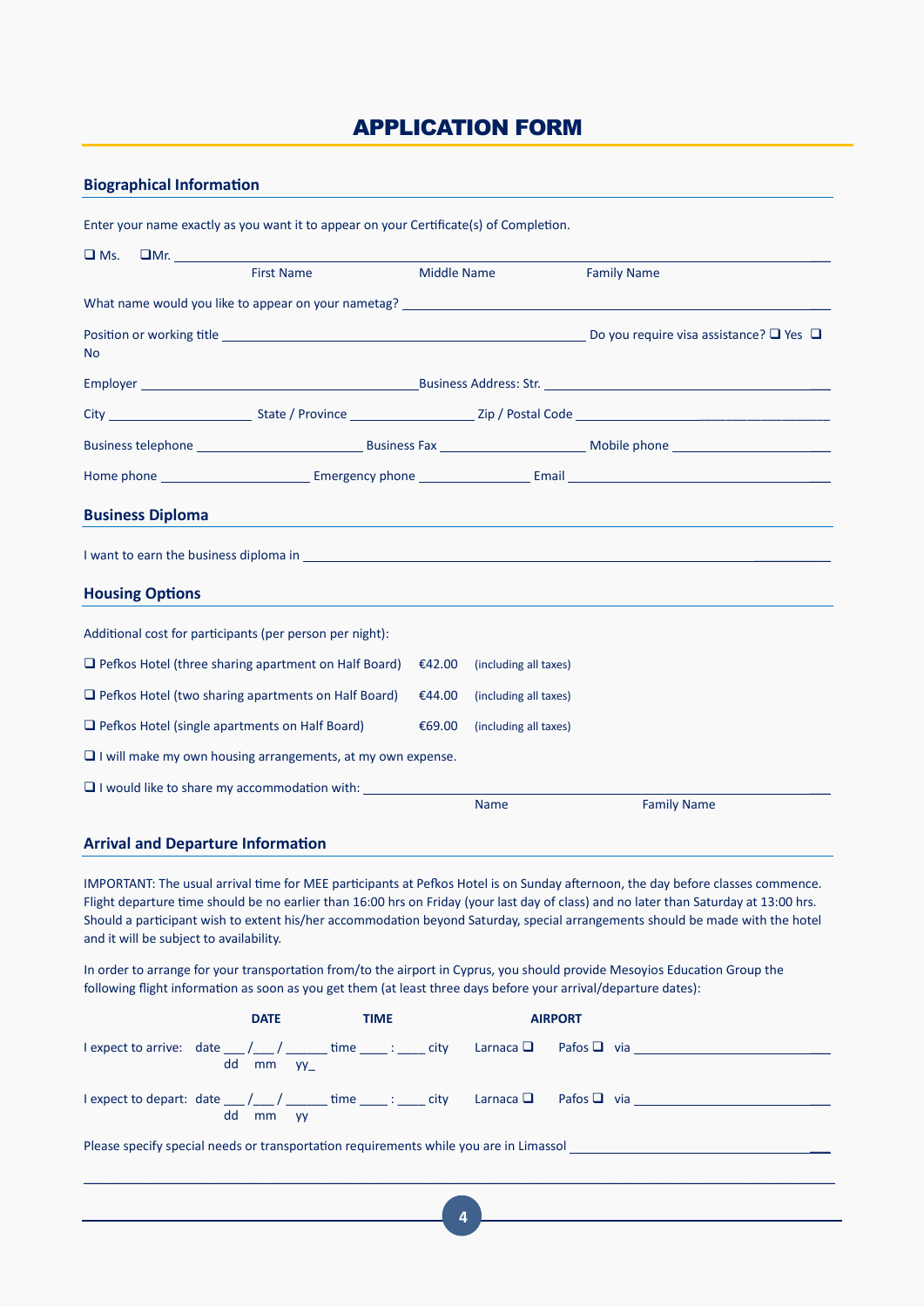# **Courses**

Indicate your first choice by placing an "X" in the corresponding box; you may select an alternate course by placing an "X" in the second-choice column.

|                                                                                                     | <b>Choice</b><br><b>Course</b>                                                                                   |                 |                 |                         |                                                                                           |
|-----------------------------------------------------------------------------------------------------|------------------------------------------------------------------------------------------------------------------|-----------------|-----------------|-------------------------|-------------------------------------------------------------------------------------------|
| <b>Course Title</b>                                                                                 |                                                                                                                  | 1 <sup>st</sup> | 2 <sub>nd</sub> | Cost                    |                                                                                           |
| English Language Intensive Course - Level 2                                                         |                                                                                                                  |                 | n/a             |                         | <b>WEEK</b><br>1<br>$(01/02 - 05/02/21)$<br>Enter cost of<br>First-choice course<br>€ 500 |
| Oenology                                                                                            |                                                                                                                  |                 |                 |                         |                                                                                           |
| <b>Front Office Operations Management</b>                                                           |                                                                                                                  |                 |                 |                         | <b>WEEK</b>                                                                               |
| Human Resource Management                                                                           |                                                                                                                  |                 |                 |                         | $\mathbf{2}$                                                                              |
| <b>Accounting and Finance I</b>                                                                     |                                                                                                                  |                 |                 |                         | $(08/02 - 12/02/21)$<br>Enter cost of                                                     |
| Sales & Marketing Management                                                                        |                                                                                                                  |                 |                 |                         | First-choice course                                                                       |
| <b>Guest Relations Management</b>                                                                   |                                                                                                                  |                 |                 |                         | € 500                                                                                     |
| Management of Food and Beverage Operations                                                          |                                                                                                                  |                 |                 |                         |                                                                                           |
| <b>Housekeeping Management</b>                                                                      |                                                                                                                  |                 |                 |                         | <b>WEEK</b>                                                                               |
| Training and Development in Hospitality Industry                                                    |                                                                                                                  |                 |                 |                         | 3                                                                                         |
| <b>Accounting and Finance II</b>                                                                    |                                                                                                                  |                 |                 |                         | $(15/02 - 19/02/21)$<br>Enter cost of                                                     |
| <b>E-Marketing</b>                                                                                  |                                                                                                                  |                 |                 |                         | First-choice course                                                                       |
| <b>Public Relations Management</b>                                                                  |                                                                                                                  |                 |                 |                         | € 500                                                                                     |
| Food and Beverage Planning and Control                                                              |                                                                                                                  |                 |                 |                         |                                                                                           |
| <b>Introduction to Hotel Maintenance</b>                                                            |                                                                                                                  |                 |                 |                         | <b>WEEK</b>                                                                               |
| Leadership and Motivation in the Hospitality Industry                                               |                                                                                                                  |                 |                 |                         | 4                                                                                         |
| <b>Accounting and Finance III</b>                                                                   |                                                                                                                  |                 |                 |                         | $(22/02 - 26/02/21)$<br>Enter cost of                                                     |
| <b>Customer Management System CRM</b>                                                               |                                                                                                                  |                 |                 |                         | First-choice course                                                                       |
|                                                                                                     |                                                                                                                  |                 |                 |                         | € 500                                                                                     |
| Up-selling, Cross-selling & Suggestive-selling for Hotels                                           |                                                                                                                  |                 |                 |                         |                                                                                           |
| <b>Inventory Management for Hotels</b>                                                              |                                                                                                                  |                 |                 |                         |                                                                                           |
| e-Reservations Management                                                                           |                                                                                                                  |                 |                 |                         | <b>WEEK</b>                                                                               |
| Tour Operating in 21 <sup>st</sup> Century                                                          |                                                                                                                  |                 |                 |                         | 5                                                                                         |
| <b>Bar Mixology</b>                                                                                 |                                                                                                                  |                 |                 |                         | $(01/03 - 05/03/21)$                                                                      |
| Introduction to Business Psychology                                                                 |                                                                                                                  |                 |                 |                         | Enter cost of                                                                             |
| Proactive F&B Management                                                                            |                                                                                                                  |                 |                 |                         | First-choice course                                                                       |
| Managerial Accounting in Action                                                                     |                                                                                                                  |                 |                 |                         |                                                                                           |
| <b>Building a Sales &amp; Marketing Strategy</b>                                                    |                                                                                                                  |                 |                 |                         |                                                                                           |
| The Art of Building Business Relations                                                              |                                                                                                                  |                 |                 |                         | € 500                                                                                     |
| <b>Certification of English Language</b>                                                            |                                                                                                                  |                 |                 | Total course(s) cost:   | €                                                                                         |
| <b>Proficiency</b>                                                                                  | Less __% discount for ___ weeks of participation<br>(consult the discount schedule in the introduction brochure) |                 |                 |                         | €                                                                                         |
| I certify that my skills in English language are<br>sufficient to permit me to participate fully in |                                                                                                                  |                 |                 | Total due for courses   | $\epsilon$ and $\epsilon$                                                                 |
| class discussions, make group and individual                                                        |                                                                                                                  |                 |                 |                         |                                                                                           |
| presentations, complete reading                                                                     |                                                                                                                  |                 |                 | Total due for lodging   | €                                                                                         |
| assignments, and understand class lectures.                                                         |                                                                                                                  |                 |                 |                         |                                                                                           |
| The information in this application is true and<br>accurate.                                        |                                                                                                                  |                 |                 | <b>Total Amount Due</b> | €                                                                                         |
| Please print first and last name here                                                               |                                                                                                                  |                 |                 |                         |                                                                                           |
|                                                                                                     |                                                                                                                  |                 |                 |                         |                                                                                           |
|                                                                                                     |                                                                                                                  |                 |                 |                         |                                                                                           |

Signature telephone or fax number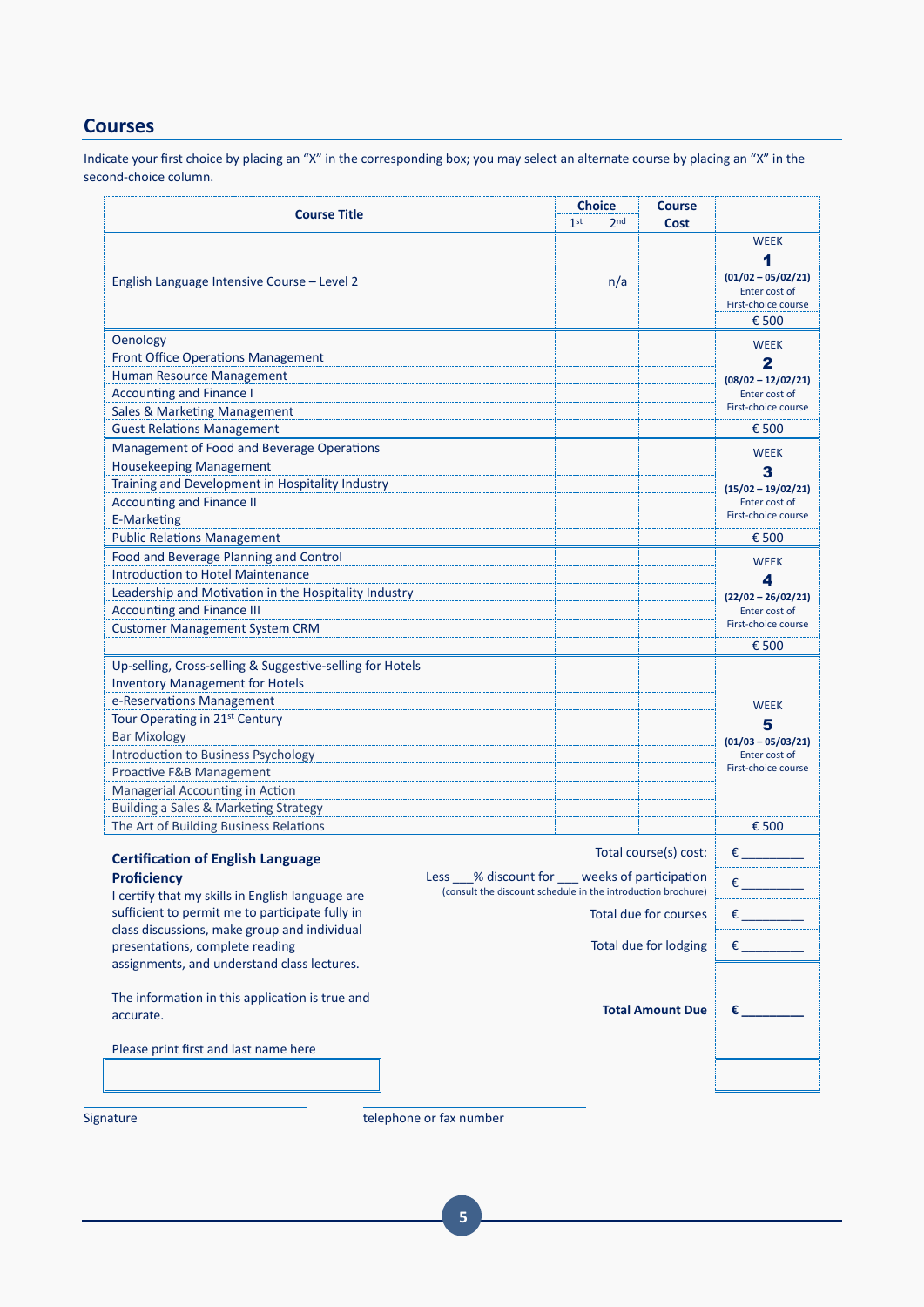# **Diploma Path Guidance**

| Food and Beverage Management - BDipl             |                     |                        |
|--------------------------------------------------|---------------------|------------------------|
| Oenology                                         | - obligatory course | $(1st \text{ week})$   |
| Management of Food and Beverage Operations       | - obligatory course | (2 <sup>nd</sup> Week) |
| Food and Beverage Planning and Control           | - obligatory course | (3rd Week)             |
| One elective course                              | - elective course   | $(4th$ Week)           |
| <b>Rooms Division Management - BDipl</b>         |                     |                        |
| <b>Front Office Operations Management</b>        | - obligatory course | (1 <sup>st</sup> Week) |
| <b>Housekeeping Management</b><br>$\bullet$      | - obligatory course | (2 <sup>nd</sup> Week) |
| <b>Introduction to Hotel Maintenance</b>         | - obligatory course | (3rd Week)             |
| One elective course                              | - elective course   | (4 <sup>th</sup> Week) |
| Human Resource Management - BDipl                |                     |                        |
| Human Resource Management<br>$\bullet$           | - obligatory course | $(1st \text{ week})$   |
| Training and Development in Hospitality Industry | - obligatory course | (2 <sup>nd</sup> Week) |
| Leadership and Motivation in the Real World      | - obligatory course | (3rd Week)             |
| One elective course                              | - elective course   | $(4th$ Week)           |
| <b>Accounting for Hospitality - BDipl</b>        |                     |                        |
| <b>Hospitality Accounting I</b>                  | - obligatory course | $(1st \text{ week})$   |
| <b>Hospitality Accounting II</b><br>$\bullet$    | - obligatory course | (2 <sup>nd</sup> Week) |
| Managerial Accounting in Action                  | - obligatory course | (3 <sup>rd</sup> Week) |
| One elective course                              | - elective course   | $(4th$ Week)           |
| <b>Sales &amp; Marketing Management - BDipl</b>  |                     |                        |
| Sales & Marketing Management                     | - obligatory course | $(1st \text{ week})$   |
| <b>E-Marketing</b>                               | - obligatory course | (2 <sup>nd</sup> Week) |
| <b>Customer Management System CRM</b>            | - obligatory course | (3 <sup>rd</sup> Week) |
| One elective course                              | - elective course   | $(4th$ Week)           |
| <b>Guest &amp; Public Relations - BDipl</b>      |                     |                        |
| <b>Guest Relations Management</b>                | - obligatory course | $(1st \text{ week})$   |
| <b>Public Relations Management</b>               | - obligatory course | (2 <sup>nd</sup> Week) |
| <b>Customer Management System CRM</b>            | - obligatory course | (3rd Week)             |
| One elective course                              | - elective course   | (4 <sup>th</sup> Week) |